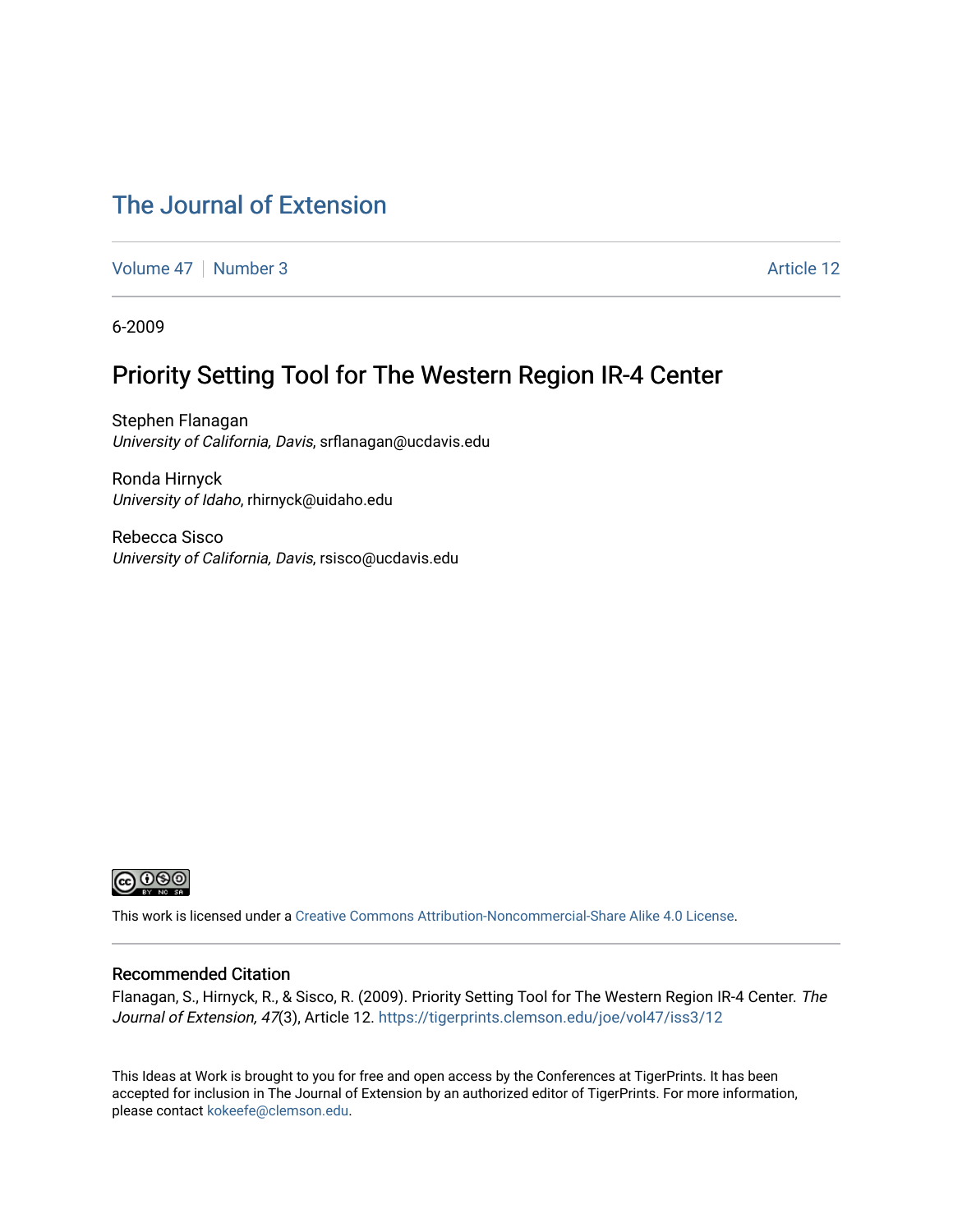

## **June 2009 Volume 47 Number 3 Article Number 3IAW2**

[Return to Current Issue](http://www.joe.org:80/joe/2009june/)

# **Priority Setting Tool for The Western Region IR-4 Center**

**Stephen Flanagan**

Assistant Regional Field Coordinator Western Region IR4 Center Eugene, Oregon [srflanagan@ucdavis.edu](mailto:srflanagan@ucdavis.edu)

#### **Ronda Hirnyck**

Associate Professor, Extension Pesticide Coordinator University of Idaho, Boise Boise, Idaho [rhirnyck@uidaho.edu](mailto:rhirnyck@uidaho.edu)

#### **Rebecca (Becky) Sisco**

Regional Field Coordinator Western Region IR4 Center Dept. of Environmental Toxicology Davis, California [rsisco@ucdavis.edu](mailto:rsisco@ucdavis.edu)

**Abstract:** The IR-4 Project must select a limited number of pesticide registration projects each year from among many potential projects. This complex, national decision-making process is facilitated with the Priority Setting Tool (PST). The PST collects input from Extension and industry stakeholders and displays relevant projects with the result of improved project selection supporting Western specialty crop growers. This innovative process and tool could be adapted to any Extension program that has specific project goals that are prioritized by stakeholder input.

## **Background**

The IR-4 Project is the largest petitioner to the US Environmental Protection Agency (EPA) for the registration of specialty crop pesticides. Over 40 years, the program has logged more than 10,00 requests from Extension personnel and specialty crop growers for pesticide uses on crops as diverse as avocados, bananas, carrots, and zucchini. Tools similar to those described here can be applied in Extension programs where limited resources heighten the need for reaching consensus among a broad range of competing interests.

Each year, resource limitations dictate that the IR-4 Program initiates only 50 to 70 projects nationally. The IR-4 Program consists of four geographic regions (Northeast, Southern, North Central, and Western) whose growers vie for the prioritization of their specific projects.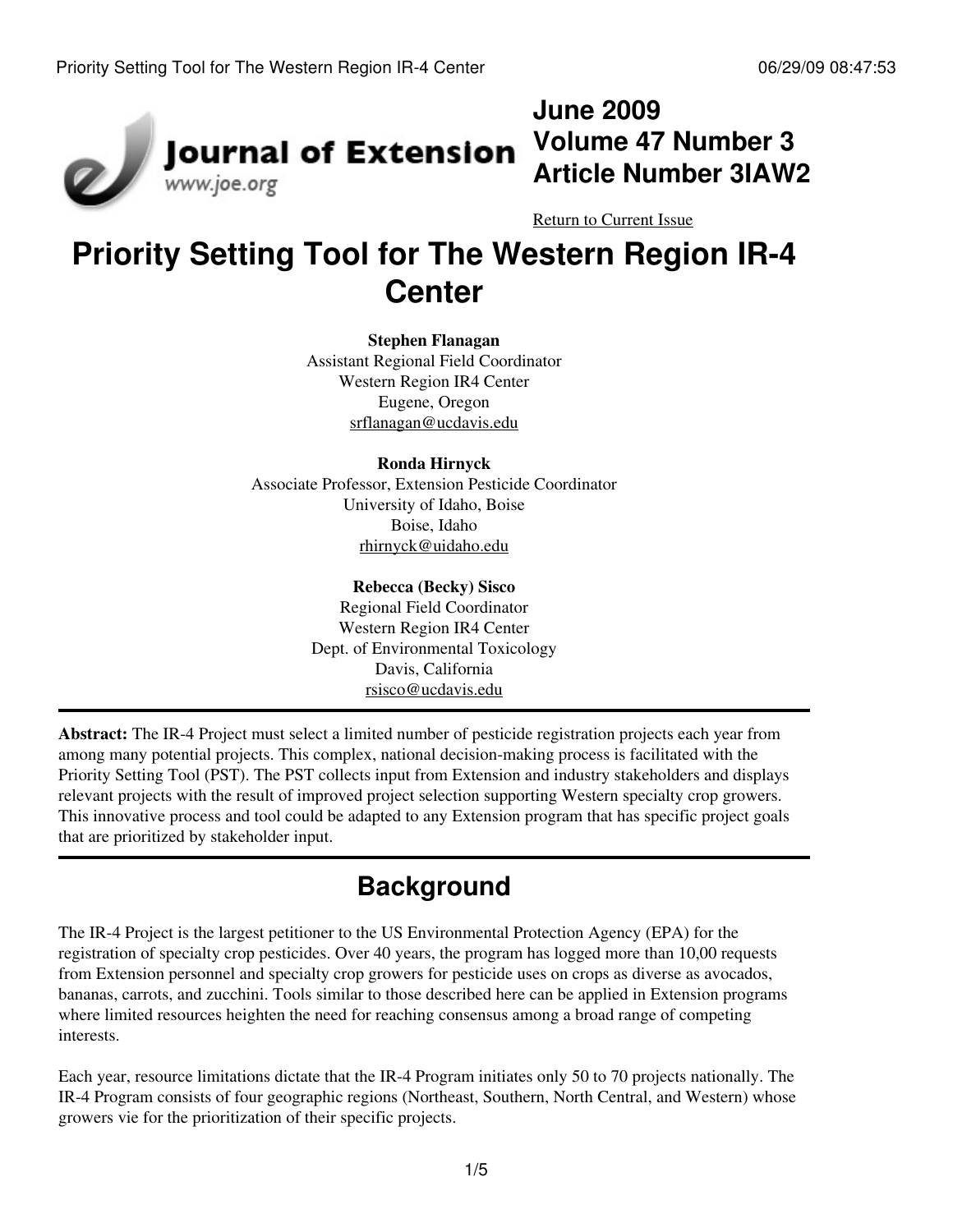The IR-4 project selection process must balance:

- Regulatory requirements
- Regional needs
- Multiple requests
- Budget limitations
- Scientific merit of projects

The Western Region IR-4 covers 13 states west of the Rockies, including Hawaii and Alaska and the territory of Guam. Tracking and prioritizing the diverse needs of the Western states specialty crops prompted the Priority Setting Tool's (PST) development by the Western Region IR-4 Center, located at the University of California, Davis.

The primary purpose of the tool is to organize the plethora of projects well before the national Food Use Workshop. This workshop brings together several hundred growers and specialists from across the nation to determine exactly which projects IR-4 will initiate for the upcoming growing season. The competing needs and numerous projects have historically made this process quite challenging for all involved. The desire for concise, well organized information to support Western stakeholders was the driving need behind the development of the PST. The innovative process and tool described here could be adapted to any number of Extension programs where stakeholder input plays a key role in program direction.

## **The Priority Setting Tool**

The PST, initially developed in 2004, integrates information from the national IR-4 database with data and input from Western region stakeholders. The Western Region input comes directly from growers, commodity representatives, researchers and University Extension personnel. Stakeholder input includes details of the project's importance to the Western region, efficacy data and any relevant hurdles that might hinder project completion.

The national IR-4 project maintains a database (Figure 1) that uniquely identifies all IR-4 requests by commodity and chemical. The database also tracks the project's priority rating (A, B, C, etc.) current status, and progress to date.

> **Figure 1.** Example of National IR-4 Online Database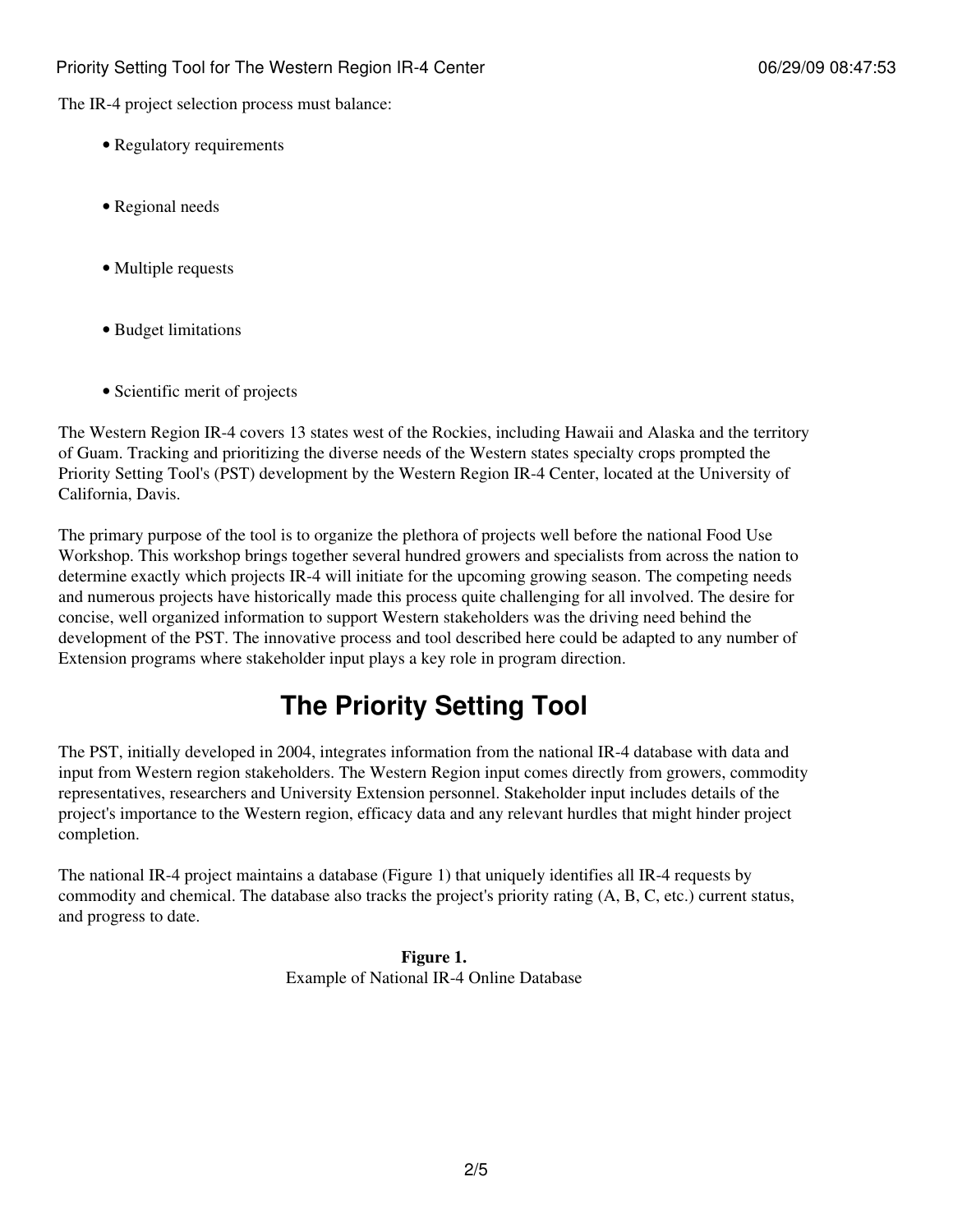### Priority Setting Tool for The Western Region IR-4 Center 06/29/09 08:47:53

|                                                                                                       |                                             |                                                                                                                                                        | Search IR-4                              |                                   | Go                           |
|-------------------------------------------------------------------------------------------------------|---------------------------------------------|--------------------------------------------------------------------------------------------------------------------------------------------------------|------------------------------------------|-----------------------------------|------------------------------|
| Project                                                                                               | Home                                        | Food Crops<br>Ornamentals                                                                                                                              | BiopesScides<br>Other Pregrams           |                                   | Directory                    |
|                                                                                                       |                                             | <b>Providing Safe and Effective Pest Management</b><br><b>Solutions for Specialty Crop Growers</b>                                                     |                                          |                                   |                              |
|                                                                                                       |                                             | <b>General Search of Food Request Database</b>                                                                                                         |                                          | Submit Me-Too Request             |                              |
| IR-4 Food Use Request                                                                                 |                                             |                                                                                                                                                        |                                          | View Performance/Crop Safety Data |                              |
| Pr#: (TH=Protocol)<br>Priority                                                                        | Pesticide(MFG)                              | Commodity (Crop Group)                                                                                                                                 | <b>Project Status</b>                    | MRID#<br>EPA<br>Status            | Reg States                   |
| 09273                                                                                                 | <b>ACEQUINDEYL</b><br>GARYSTA 1             | CANEBERRY (13A . CANEBERRY<br>SUBGROUP)                                                                                                                | COMPLETE WITH ON-<br><b>GOING TRIALS</b> |                                   | <b>GA CA PA NU CR</b><br>UT. |
| Reasons for need: MITES<br>Residue Data Sites: COMPLETE<br>Performance Data Required:<br>Use Pattern: | PRODUCTS, 7 DAY PHI<br>50-200 GPA 1 DAY PHI | PCR: 30 FL.OZ/A. 30-50 GPA. APPLY EVERY 7 DAYS ALTERNATED WITH OTHER<br>Protocol: 0.3 LB AI/A (30.7 FL.OZ/A), 2 FOLIAR APPLIC AT A 21 DAY INTERVAL, IN |                                          |                                   |                              |

Throughout a given year, two Western region teleconferences are held with stakeholders to obtain PST database input. In addition, there are many personal communications and e-mail exchanges that provide further input. These results are publically available on the Western Region IR-4 Web site (Figures 2 and 3) and updated throughout the season. The PST combines online technology with old-fashioned, one-on-one follow-up to streamline and increase the transparency of a key public decision-making process.

Final updates are made to the PST just prior to the national Food Use Workshop. All "A" priority projects from the national workshop will be initiated in the coming season. "B" projects can be started as resources permit. "C" and lower priority projects will not be started.

> **Figure 2.** The PST Web Site Showing Report Options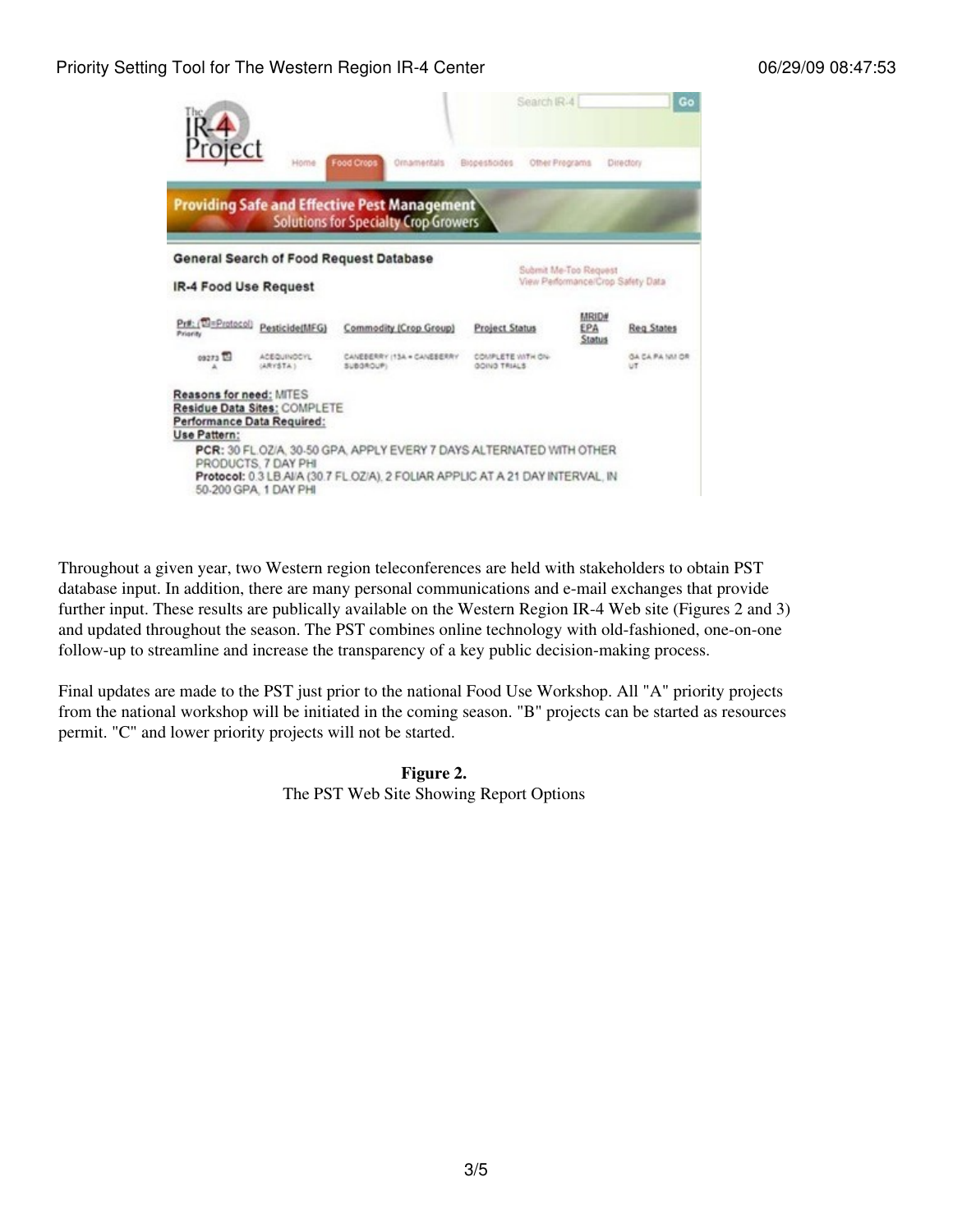

#### PRIORITY SETTING TOOL:

|  | · Detailed Instructions |
|--|-------------------------|
|  |                         |

- Project Clearance Requests
- · Food Use Database
- 
- <sup>2nd</sup> Conference call: August 6<sup>th</sup> @ 10AM PDT
- · Food Use Workshop September 16-17 Sacramento, California
- National Research Planning Meeting October 28 & 29, Princeton New Jersey
- Off Table Projects Report (226)

| <b>REPORT</b>       | <b>IR4 FUW PROJECTS</b> | <b>WESTERN REGION</b> |  |  |
|---------------------|-------------------------|-----------------------|--|--|
| ALL FUW PROJECTS    | FUW-ALL(732)            | FUW-WR(110)           |  |  |
| <b>FUNGICIDES</b>   | FUW-FUNGICIDES (249)    | FUNGICIDES-WR(34)     |  |  |
| <b>HERBICIDES</b>   | FUW-HERBICIDES(268)     | HERBICIDES-WR(38)     |  |  |
| <b>INSECTICIDES</b> | FUW-INSECTICIDES(215)   | INSECTICIDES-WR(38)   |  |  |
|                     |                         | Undated: 6/3/2008     |  |  |

**Figure 3.** PST Report Showing Integrated National and Regional Project Data

| <b>SAL</b><br>Western Region Priority Setting Tool<br>FUW 2008 - All Western Region Projects |              |                          |           |                               |                              |                               |                                                                              |                             |                        |                                  |                   |
|----------------------------------------------------------------------------------------------|--------------|--------------------------|-----------|-------------------------------|------------------------------|-------------------------------|------------------------------------------------------------------------------|-----------------------------|------------------------|----------------------------------|-------------------|
| m                                                                                            | <b>Tytel</b> | HO <sub>1</sub><br>Data? | <b>WH</b> | <b>Cross A</b>                | Pesticide                    | <b>Products</b>               | Reasons                                                                      | <b>States</b>               | Requested              | <b>WK Date</b>                   |                   |
| 3362                                                                                         |              | 坦                        |           | GBRI AUGUST<br>CAOP)          | <b>FLONICAMED</b>            | <b>F1785 DG</b><br>220        | LYGUS BUGS.<br>APHIDS                                                        | C4.42<br><b>DE MT</b><br>UT | 1/9/2007               | B/17/2007                        | Details           |
| 10328<br>÷                                                                                   |              |                          |           | ALMOND                        | <b>FENELICONATOLE</b>        | Didar:<br>Enable              | SUMMER DISEASES<br>DUST.<br>ALTERNARIA)                                      | CA                          | 8/13/2007              | A/16/2007                        | Details           |
| 3515                                                                                         |              | 183                      | ۰         | <b>ALMONO</b>                 | <b>POLYDUN D</b>             | EN004.58<br>VERANDA           | ALTERNAKEA LEAP<br>sigt                                                      | CA                          | <b>RI30/2001</b>       | 10/24/2007                       | <b>Carl Carl</b>  |
| 5432                                                                                         |              | <b>hill</b>              | ć         | <b>ARRUP</b><br>(POSTMARLEST) | 9-10135                      |                               | BOTRYTIS                                                                     | CA                          | 4/5/2005               | 6/7/2007                         | Datada            |
| 放出                                                                                           | ×            | NG.                      | ċ         | AFFLE (POST-<br>HARVEST)      | <b><i>PROFICENATIONS</i></b> | <b>Till Orbit</b>             | <b>FERECILLIUM</b> ,<br>BULL'S EYE ROT.<br>FRUIT DECAYS                      | <b>CK</b>                   | 8/6/2007               | 10/17/2007                       | <b>Catalo</b>     |
| 10110                                                                                        |              | NO <sub>1</sub>          |           | APAILOR                       | CONJUSENZIJACNI              | Director.<br><b>Hicromite</b> | <b>ORIENTAL FRUET</b><br><b>HOTH, ISLICH</b><br>TING BOASK.<br>CODLING HIGHH | CA                          | 5/27/2008              | 6/2/2008                         | Details           |
| 15583                                                                                        |              | NO <sub>1</sub>          | A         | ARTICHOVE                     | <b><i>RYNAXPVR</i></b>       |                               | ARTICHOVE FLUNE<br><b>MOTH</b>                                               | CA                          | 3/11/2008              | 3/13/2008                        | Catalo            |
| 7241                                                                                         |              | <b>NO</b>                | c         | BASIL                         | HETHOXYPENOZIDE              | Intrepid<br>Runner            | LER, LARVAR                                                                  | $r_{\rm L}$                 | B/L/1998               | 3/24/2008                        | Dataca            |
| de la decir                                                                                  |              | $-0.001$                 | $\sim$    | <b>WARRANT</b>                | Lodinated Late & Modern      | ALC: YES                      | West also allow the state as the                                             | and the company's con-      | All collections of the | the day of the world and side of | Contractor of the |

### **Outcomes and Impacts**

The Western Region comes to the national Food Use Workshop with a succinct list of relevant projects. This project list is backed by Western Region stakeholders along with supporting data.

This collaborative effort to coordinate project information from the West helps the Western Region to advocate for and support regional needs on an ongoing basis. The tool represents a collective memory of projects and details used for current and future priority discussions.